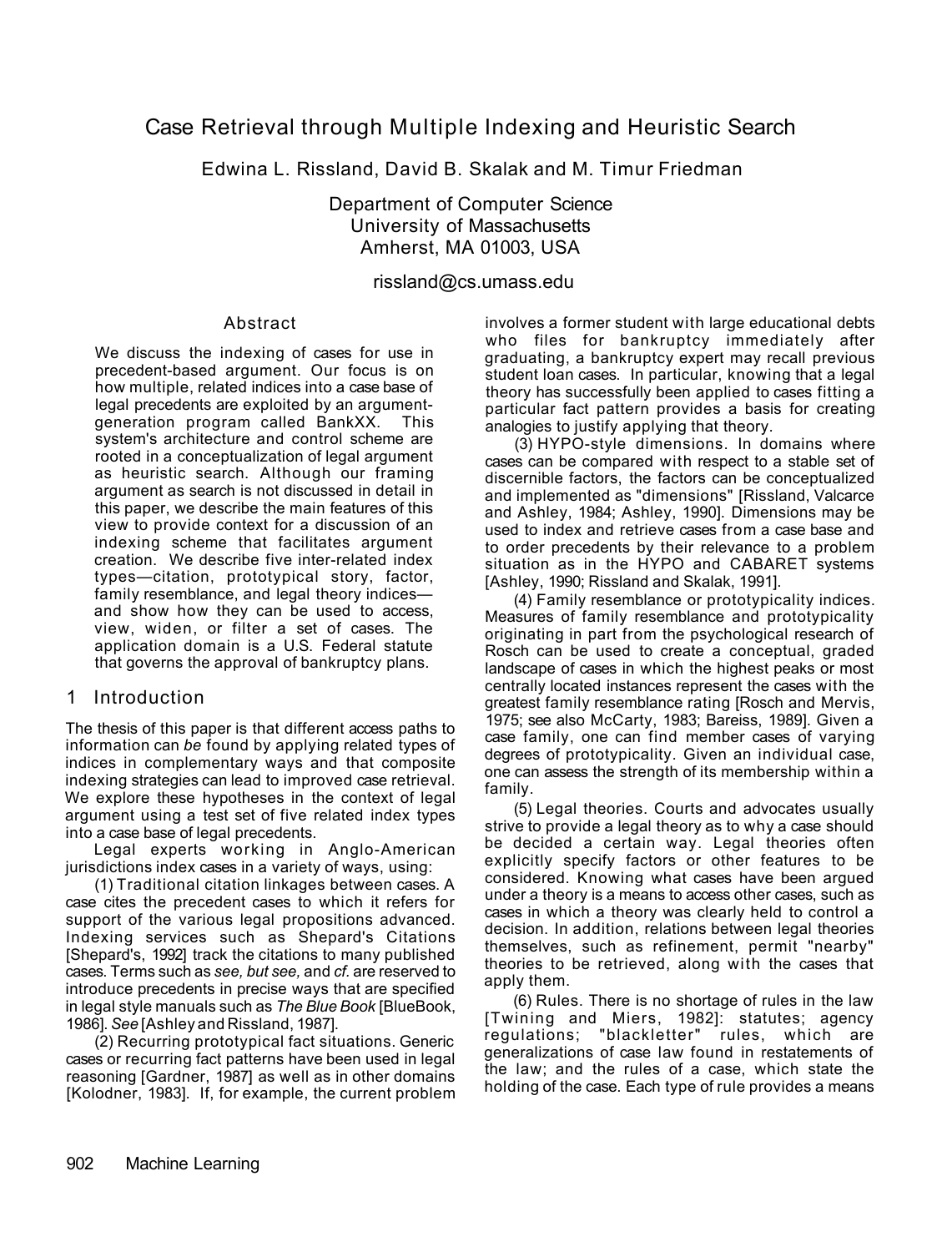to access cases: for example, the cases leading to the rule, the cases elaborating the rule, and those following the rule.

(7) Domain taxonomies. Commercial publishers have also developed indexing schemes, such as the key number system used in WestLaw [West, 1992], in which legal topics are assigned key numbers. Such schemes provide a useful taxonomy of the law and index legal opinions by the topics they address.

(8) Terms of art Through dictionary, digest, and encyclopedia entries legal practitioners find cases that define, interpret, elaborate and refine the meaning of legal terms whose scope is often the source of litigation (c/. "dictionary-based reminding" [Schank, 1982]).

Each of these index types imparts its own emphasis or "view" on the case base and displays its own strengths and weaknesses as an indexing medium. In the next sections we discuss five of these indices in further detail — citation linkages, recurring prototypical fact patterns, factors, family resemblance, and legal theories — and show how they may be used in conjunction with each other to improve case  $retrieval<sup>1</sup>$ .

In Section 2 we provide a context for our discussion of indexing by describing how argument creation can be couched as heuristic search. We also provide a brief introduction to the domain in which we have instantiated our system, personal bankruptcy plans under Chapter 13 of the U.S. Bankruptcy Code. In Section 3, we discuss the particular indices used by our system, called BankXX. We show in Section 4 how multiple, related indices can be used to overcome some practical problems in case retrieval — such as too many or too few cases retrieved — and provide examples of retrieval using BankXX's network of indices. We show how the composite use of related indices can outperform a single index. Section 5 discusses related research and summarizes contributions.

### 2 Background

#### 2.1 Argument Formation as Search

One can view the generation of argument as heuristic search. At each stage in developing an argument, choices need to be made. Should one seek a broad set of supporting cases, anticipate the best cases for the opposing side, or create a telling hypothetical? Each choice takes the emerging argument to a new state of development. Limited resources force the arguer to make choices about which avenues to pursue.

In one implementation of argument as search, the search space would be the space of all arguments, the start state would be an empty argument, and the search operators would represent ways to advance the argument. However, our current system models

argument as the emerging by-product of the search and research that an expert might perform in a space of domain knowledge. We perform search in domain space rather than in argument space in part because we are interested in modeling the legal research activities of attorneys and partly because the indexing fabric of the domain space is better understood. In our approach, domain space search identifies nodes that contain domain knowledge that can support an argument and collects the support in an argument data structure.

In particular, this project uses classical best-first search [Nilsson, 1980] in a domain space consisting of legal theories and of cases viewed in various ways. The heuristic evaluation function driving the search is based on a checklist of desired ingredients in an argument. The 12 argument *desiderata* implemented in BankXX include supporting cases, supporting legal theories, supporting citations, most on-point and best cases according to a factor analysis, classification of the case as a prototypical story, and favorable cases with the highest family resemblance rating. How supporting, most on-point and best cases are used in case-based legal argument has been investigated in HYPO [Ashley, 1990]. The argument *desiderata* are analogous to the higher level features often identified in applications such as game playing (e.g., [Samuel, 1967]'s "center control" or "piece advantage"). In the current BankXX implementation, each argument piece contains a functional predicate that determines if a case node can supply that useful piece of an argument.

Thus, BankXX's implicit control paradigm is search in the space of arguments. Its explicit, implemented control scheme uses heuristic search in a domain space to create arguments through the exploitation of a variety of indices.

#### 2.2 The Chapter 13 Bankruptcy Domain

Our system searches a domain network of cases and other legal knowledge to support arguments in favor of or against granting an individual relief from debts via a partial repayment plan through Chapter 13 of U.S. Bankruptcy law (11 U.S.C. §§ 1301-1330). Chapter 13 was enacted to permit overwhelmed debtors with regular income to rehabilitate themselves by repaying part of their debt and having the balance discharged, thus allowing debtors a fresh start.

### 3 Description of BankXX

The purpose of BankXX is to experiment with the connection between (a) argument generation realized as heuristic search and (b) case retrieval accomplished with a variety of indexing strategies. In this section we present details of the case representation and indexing schemes used in BankXX. In particular we describe how various case perspectives can be reflected in a partition of case memory into spaces of interconnected cases.

 $1$  We have previously addressed the role of rules as indexes to legal cases in [Rissland and Skalak, 1991] and [Skalak and Rissland, 1992].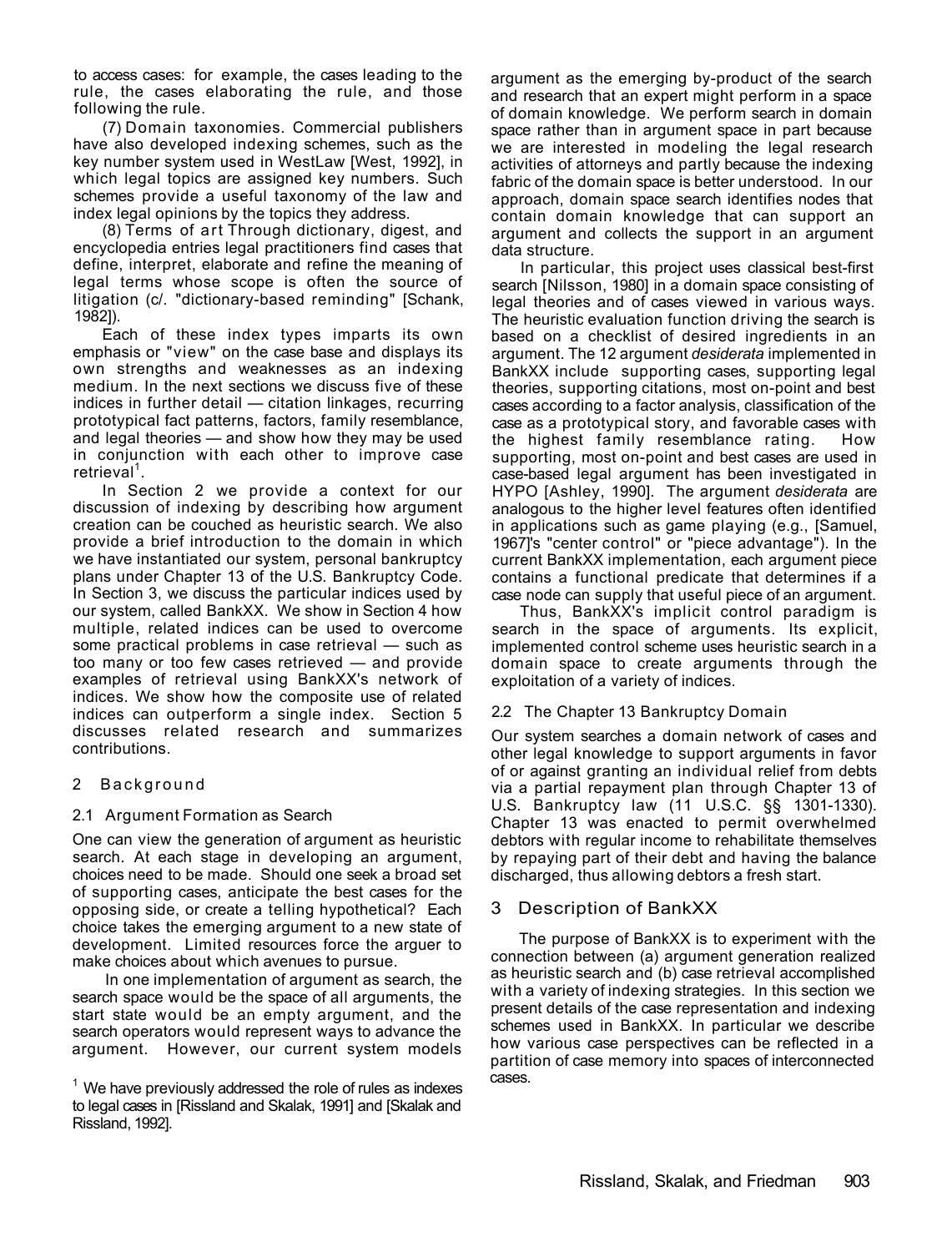#### 3.1 Case Spaces

The case base in BankXX consists of a semantic network whose nodes represent cases and legal theories, and whose labeled links represent connections between the nodes. We refer to this network as the *case graph,* which consists of *case-graph nodes* together with labeled link edges.

Case-graph nodes are legal cases represented: (1) as factual situations, (2) as bundles of citations, (3) as stereotypical stories or scripts, (4) in terms of various legal factors, and (5) by the measure of their prototypicality. Legal theories are also represented as case-graph nodes.

The case graph is partitioned into spaces, similar to the partition of a blackboard application's working memory into spaces. Each space contains case-graph nodes that represent cases (or legal theories) according to a particular perspective that has proven useful to human legal reasoners (Figure 1). Nodes in the case graph are highly interconnected; in-space links connect objects within a space and cross-space links connect objects in different spaces. During search of the case graph, links are traversed by *neighbor methods,*  operators that expand nodes in the graph by following either in-space links, cross-space links or a sequence of links. Traversing a link is tantamount to using the link label as an index.



Figure 1. Spaces in the case graph.

We now describe each space of case-graph nodes, including its intra-space indexing links. Cross-space links are discussed in Section 3.2.

Fact Situation Space. Fact situation case nodes encode legal cases as sets of facts. Each situation is represented as a tree of frames implemented as CLOS instances. Examples of frames at this level describe the proposed plan and payments, the debt, the debtor's income, and generic information about the case. This level, which is the level at which cases are input, is the surface level of factual description. Cases at this level of representation are linked to each other through case citations (Figure 2).

Legal Citation Space. Citation case nodes encode cases as sets of citations: those that are cited by a case and those (later cases) that cite it. Citations include a citation signal that specifies the sense in which a case is cited. Citation instances also include the West key numbers indexing the topics addressed in the case. Citation instances are not linked to each other but provide links to the citing case and the cited case in Fact Situation Space (Figure 2).



Figure 2. A small subgraph of the case graph, showing cases and inter-case citation links.

Legal Factor Space. Legal cases can be represented in terms of their values on domain dependent factors [Rissland, Valcarce and Ashley, 1984; [Ashley, 1990]. Factors are derived features recognized by domain experts as strongly influencing a case's outcome. A factor compares cases as stronger or weaker with respect to the factor's perspective. In Legal Factor Space, a case is represented by a vector composed of the magnitude of a case on each dimension.

Examples of factors in BankXX are the percent of disposable income that is allocated to payments under the plan, the length of proposed plan, and the portion of the debt that is attributable to educational loans. Using a HYPO-style analysis [Ashley, 19901, the system creates links between factors and the cases to which they apply (Figure 3).



Figure 3. A small subset of the indexing links between domain factors and cases.

Legal Story Space. Two of the bankruptcy story prototypes used by BankXX are: (1) *the student loan story* — student incurs educational debts and soon after graduating files for bankruptcy protection from his educational loan creditors, and (2) *the dishonest debtor* — debtor commits fraud or some other offense, a judgment is entered against debtor, debtor files for bankruptcy.

BankXX does not link story prototypes to each other. Exploiting such links would require an understanding of how stories can be related and,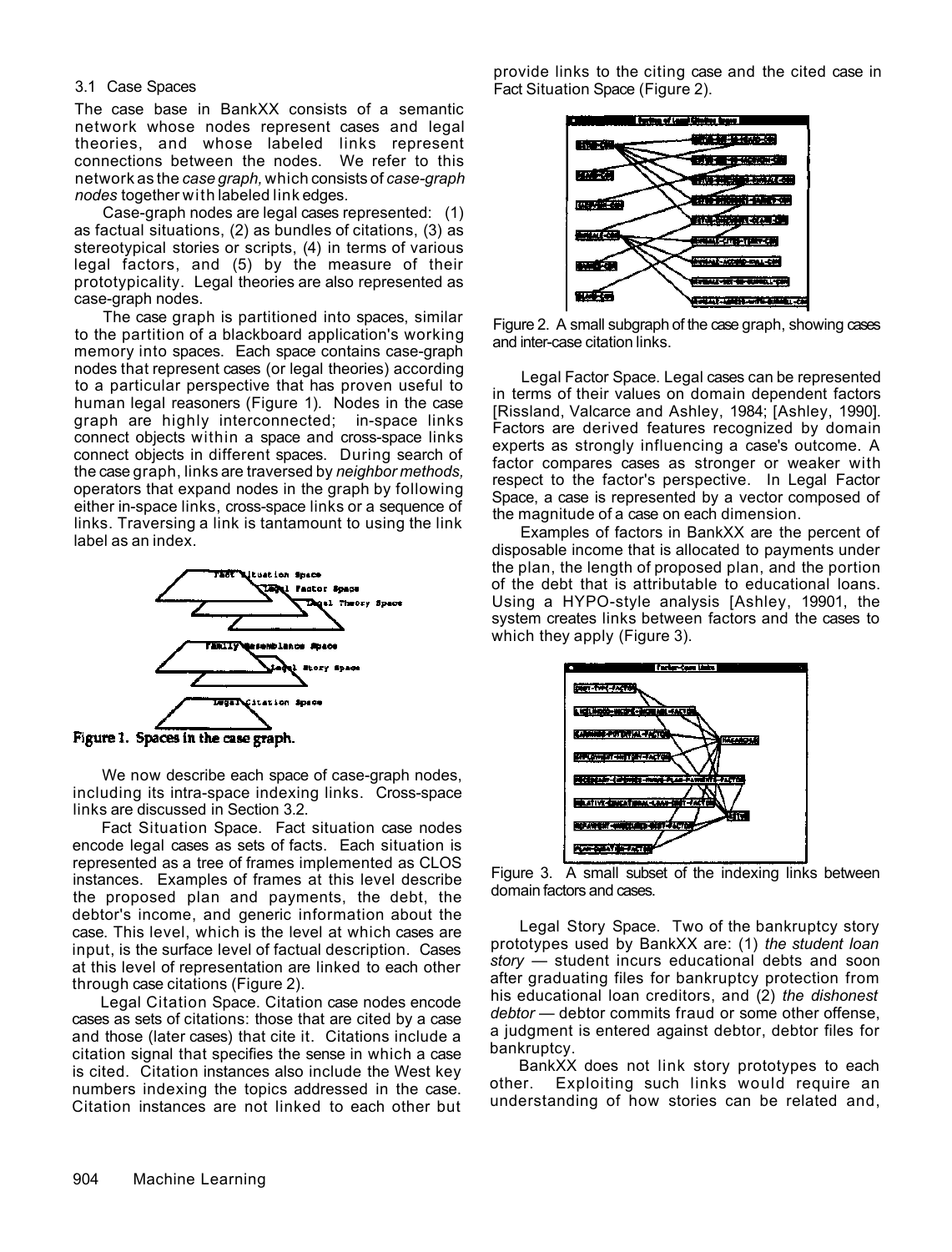ideally, an automated means to recognize them (e.g., plot units [Lehnert, 19811).

Family Resemblance Space. We have begun to incorporate some of the research of Rosch, who proposed a model of the internal structure of categories that is captured in the family resemblance hypothesis: "the most prototypical members of categories are those with most attributes in common with other members of that category and are those with least attributes in common with other categories" [Rosch and Mervis, 1975, p.576]. While Rosch proposed the family resemblance hypothesis as a cognitive structural model, we are experimenting with family resemblance as an indexing and processing model. BankXX can calculate the degree of family resemblance of a case to a given set of cases and select the cases within that family having the greatest family resemblance. For instance, the system can calculate the family resemblance of all student loan cases, and find the most prototypical.

Legal Theory Space. Legal theories are represented as a list of factors (see the discussion of Legal Factor Space) that are necessary to determine how a theory applies to a case. Legal theory nodes are linked by pointers that describe the relationships between them (Figure 4), such as "overlaps with," "rejects," and "agrees with." In the next implementation, a legal theory node will specify how to combine the factors — for instance, via weighting to apply the theory. Legal theories have been culled from opinions by hand.



Figure 4. A small subgraph of the case graph, showing intertheory links and links from theories to cases.

#### 3.2 Cross-space Case Links

In addition to the in-space links we have described, a variety of bi-directional, cross-space links exist. For instance, links exist between factors and legal theories that use those factors, and between story prototypes and cases instantiating them.

We also have identified sequences of links that may be traversed serially to yield cases that satisfy a set of criteria. These multiple link pathways function as domain-dependent macro-operators [Fikes, et al., 1972]. Examples are given in Section 4.

BankXX currently contains 54 bankruptcy cases (and the same number of factor analyses in Legal Factor Space), 70 inter-case citations using 6 citation signals, 27 domain factors, 18 legal theories related by 21 inter-theory links of 8 types, 4 prototypical stories, and 2 measures of family resemblance. A mousesensitive graphical interface displays the case graph from user-specified indexing perspectives.

#### 3.3 Control Flow and System Features

The control flow of BankXX is straightforward in that it follows from our framing argument as classic heuristic search, as described in Section 2.1.

The user inputs a frame-based description of a debtor's situation, including a description of the repayment plan and the debt. Unless the user specifies a start node in the case graph (e.g., a legal theory to be tested), the system begins by analyzing the problem in terms of its domain factors. After this analysis, which provides a starting node in Legal Factor Space, BankXX begins search of the case graph. At each iteration in the search, a node is expanded by the neighbor methods and the generated nodes are placed on the list of open nodes; the case-graph node with the highest evaluation score is removed from the open list. (BankXX's evaluation functions are discussed in detail in [Rissland, Skalak and Friedman, 1993].) This best node is passed to the argument pieces, which attempt to use that node for support. Search iterations continue until a user-provided space or time bound is exceeded (the time bound is measured in "billable seconds" in keeping with law firm time accounting) or until the open list maintained by the search algorithm is empty. The argument pieces are output in their final state (Figure 5).



Figure 5. BankXX control flow diagram.

### 4 Examples and Discussion of Retrieval using Multiple Indexing

#### 4.1 Benefits of Multiple Indexing of Cases

Because cases are embedded in a case graph rather than a discrimination tree, several paths to each case in BankXX's memory may be traversed (see also, e.g., [Kolodner, 1983; Turner, 19881), and this flexibility aids case retrieval in several ways. Multiple paths to cases, found through the sequential application of distinct types of indices, can be coupled with case representations at different abstraction levels, and can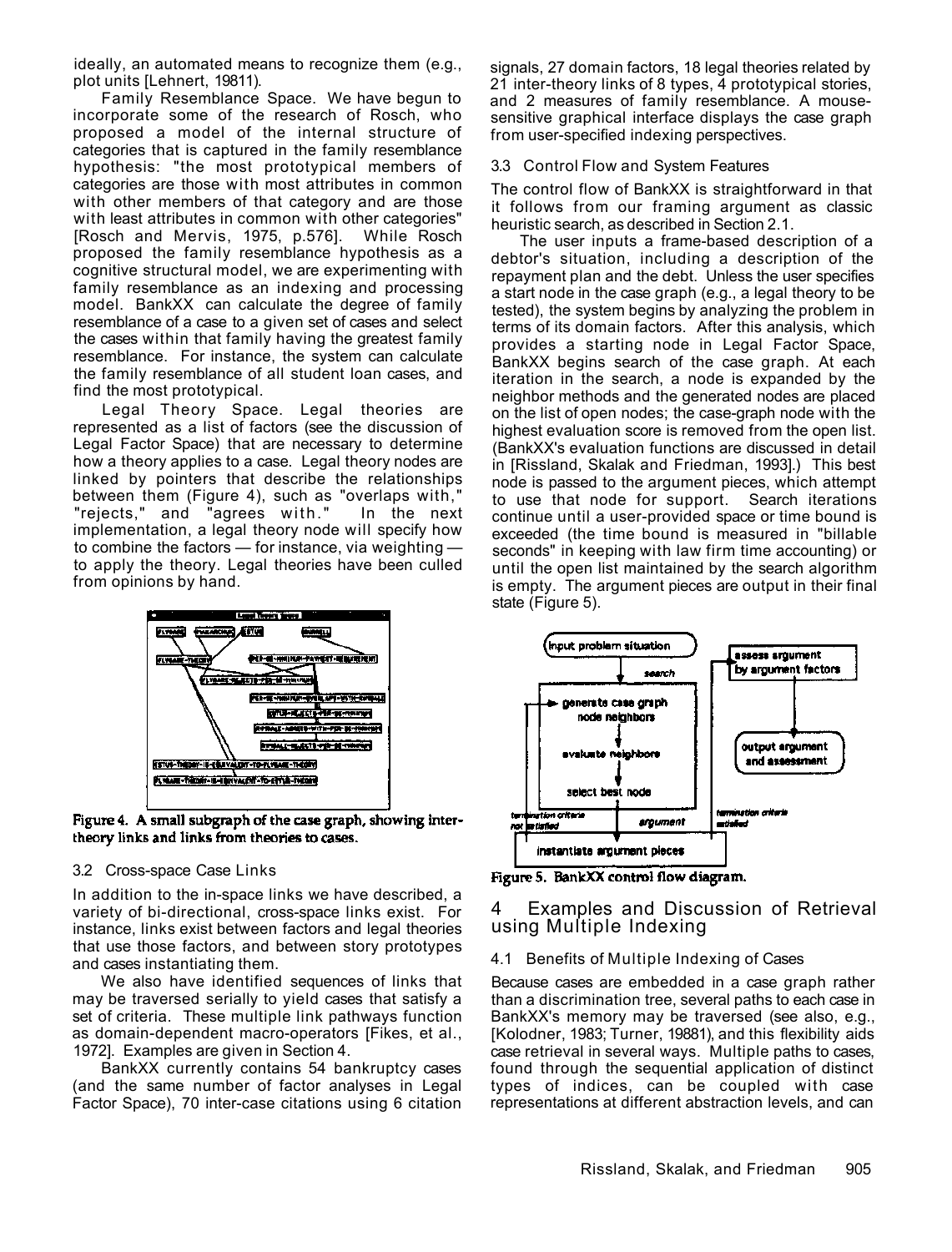yield a finer retrieval granularity. The use of multiple types of indices also increases the robustness of case retrieval in "real world" domains in which noisy cases can be indexed incorrectly. Mis-indexing a case by one index does not render it inaccessible when other indices still provide a path. Finally, from a cognitive vantage point, in a richly connected domain like the law people use a variety of indices for reminding or to access information [Schank, 1982].

### 4.2 Examples

#### Example1: Retrieval of Too Many Cases

One *desideratum* of a legal argument is a legal theory that can be applied to support the desired conclusion. One use of multiple indices is to prune a set of theories (and the cases applying them) if initial retrieval probes return too many. This first example shows how to filter potential theories by using two distinct retrieval paths, which assures that the remaining theories will be relevant from at least two perspectives.

Consider as a new problem the facts of *Matter of Akin,* 54 B.R. 700 (Bkrtcy. 1985): a graduate of the National College of Business in Rapid City, South Dakota, filed a Chapter 13 plan to discharge student loan and other debts. *Akin* is in the system's case base, but we have removed it and its linkages so it can be used *de novo* as a problem for the system.

To begin processing BankXX performs factor analysis on the facts of *Akin,* constructs a claim lattice, and extracts the most on-point cases: *Baez, Ashton, Canda, Hawkins, Chura, Ali* and *Gibson.* A claim lattice is a data structure that represents a partial order of cases by similarity, developed for the HYPO program [Ashley, 1990]. These seven most on-point cases are too many to base an argument on; it is desirable to reduce this group to a smaller set that are relevant from several indexing perspectives.

Next, one neighbor method of the system traces the links from each of these most on-point cases to the legal theories that are used by them. The *Gibson, Canda*  and *Hawkins* cases did not apply any recognizable theory, but the following theories were applied by the remaining cases: *Kitchens-Kull-theory, Old-Bankruptq/- Act-Good-Faith-Definition, Flygare-theory,* and *Estustheory.* 

In this first access route, BankXX retrieved these theories by visiting in turn the following subspaces in case memory: Fact Situation Space — Legal Factor Space — Fact Situation Space — Legal Theory Space. To get to Legal Factor Space, the current fact situation was analyzed for its applicable domain factors. In Legal Factor Space, applying the factor representation of cases, the most on-point cases were extracted from a claim lattice. These most on-point cases exist in Fact Situation Space; links from these cases are followed to the legal theories in Legal Theory Space.

BankXX's neighbor methods reveal another route to Legal Theory Space. The story prototype of *Akin* is *student-loan:* the unsecured debt is primarily student loan debt and *Alan's* fact pattern follows the usual script for debtors attempting to discharge student loans. The case graph includes links from the *studentloan* story prototype to the cases that have followed that script, yielding a list of student loan cases: *Severs, Ponanski, Marsch, Gunn, Estus, Canda, Ali, Dos-Passos, Gibson, Hawkins, Makarchuk, Owens* and *Sanabria.* 

From those cases BankXX retrieves the legal theories applied by them. Most of the student loan cases do not espouse a particular theory, but the theories that have been applied are *Estus-theory Flygare-theory,Principal-Purpose-Student-Loan-Disctor*  and *Owens-3-factors* 

To recap, on this second route through the case graph, BankXX's neighbor methods provided the path: Fact Situation Space — Legal Story Space — Fact Situation Space — Legal Theory Space. In Legal Story Space, the cases that follow the student loan script were identified, which brought the search back to Fact Situation Space. Links to the theories applied to those student loan cases were traced to arrive in Legal Theory Space.

There are now two paths to *Estus-theory* and to *Flygare-theory* (Figure 6). That these two theories have been found by two different lines of reasoning reinforces their importance: BankXX's neighbor methods are used to reduce the list of potentially useful theories to these two.

The utility of composite indexing is borne out by comparing the actual judicial opinion in the *Akin* case with BankXX's retrieved findings. In the *Akin* opinion, the judge did apply *Estus-theory,* one of the two closely related theories identified by BankXX. This example of sequential application of multiple indices also has identified a starting point for further legal research. The *Ali* case is similar to *Akin* from three perspectives: it is a student loan case, it is dimensionally most onpoint, and it applies the *Estus-theory.* 

In this example, multiple indexing paths permitted partial resolution of the "too many" retrieval problem. Too many most on-point cases and too many legal theories were retrieved by the first probes of the case base. Following indices along useful paths filters the list of most on-point cases and reduces the list of previously applied legal theories to those that are relevant from several perspectives.



Figure 6. Two paths (solid arrows and dashed arrows) from Fact Situation Spacato Legal Theory Space.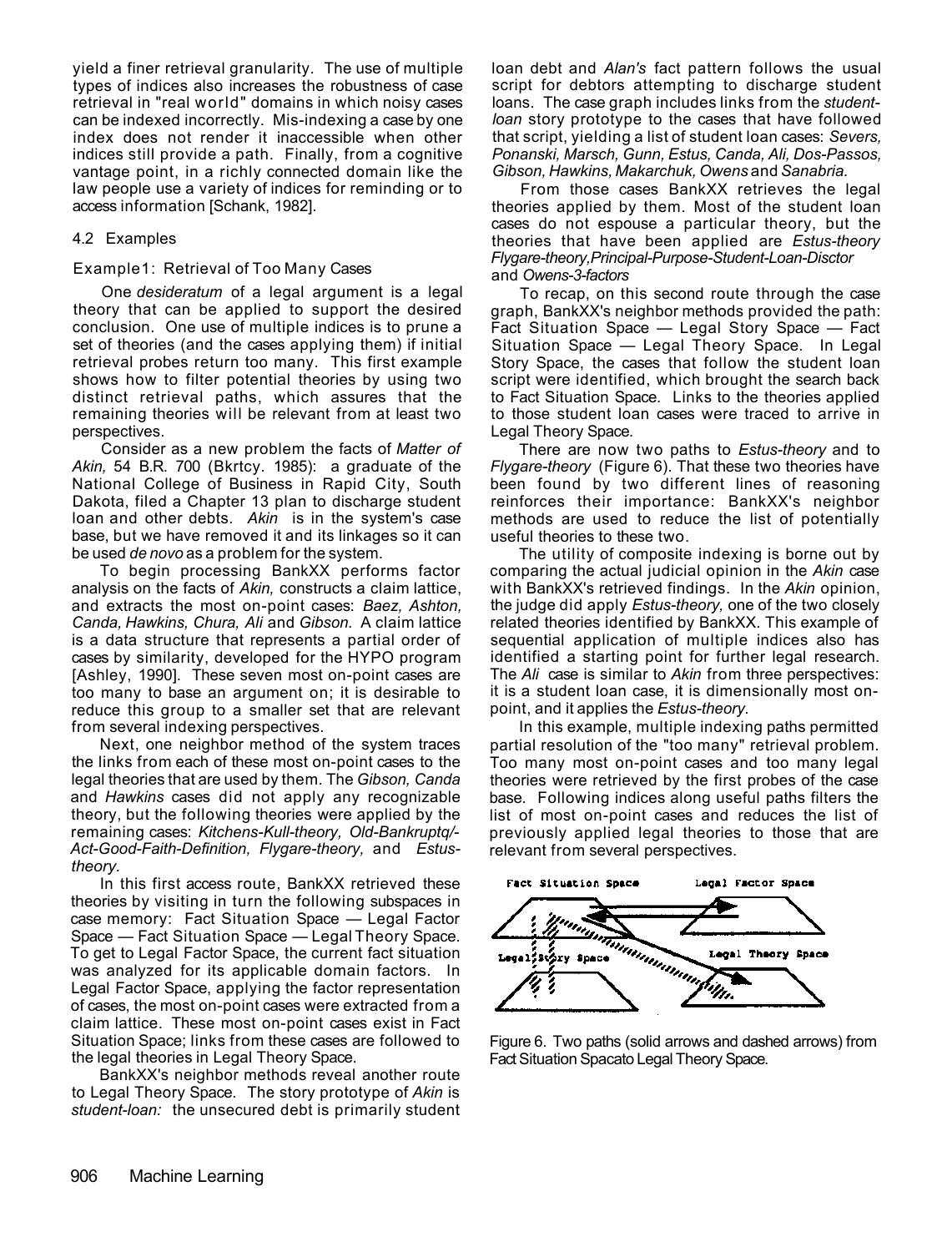#### Example 2: Retrieval of Too Few Cases

We consider in less detail a second example to illustrate that multiple indexing can provide recourse when an initial probe of the case base retrieves insufficiently many cases. *In re Chura,* 33 B.R. 558 (Bkrtcy. 1983), involved a debtor who, as a bank teller, had handled a checking account on behalf of her disabled cousin Debra. Chura applied Debra's welfare and social security payments to her own personal use. After a lawsuit, a judgment of \$27,000 was entered against Chura. Chura filed for Chapter 13 bankruptcy, and proposed a 9-month plan<sup>2</sup> under which she would pay \$1 in total to Debra to discharge the \$27,000 judgment. Finding the support to argue for confirmation of such a plan on behalf of such a debtor presents a challenge.

To see how BankXX handles this challenge, as in the previous example we remove the *Chura* case and links from memory and take the facts of *Chura* as a fresh problem situation. Again, to get a toehold into case memory, BankXX begins with a factor analysis, and extracts the most on-point cases from a claim lattice: *Hawkins, Rasmussen, Owens, Gunn, Easley, Gibson* and *Akin.* 

All but the Owens case were decided for the creditors, but *Owens* does not involve outrageous or illegal debtor conduct and is therefore clearly distinguishable from *Chura.* Thus the debtor has no most on-point cases for its side: insufficiently many cases have been retrieved. However, the obvious designation of this case as of the dishonest debtor factual prototype indexes into 8 dishonest debtor cases: *Rimgale, Rasmussen, Okoreeh-Baah, Brown, Boyd, Baez, Schaitz* and *Girdaukas.* 

One neighbor method of BankXX then computes the family resemblance ratings of the dishonest debtor cases to find the most prototypical dishonest debtor case. In order to situate the current problem within Family Resemblance Space, Chura itself is included in the dishonest debtor category. The family resemblance measure of prototypicality reveals in fact that *Chura* is the most prototypical dishonest debtor case. This high prototypicality measure supports analogizing *Chura* with the dishonest debtor cases that were decided for the debtor, *Rimgale, Okoreeh-Baah* and *Baez.* 

Finally, each of these three cases is linked to the legal theory applied in it: *Rimgale-theory, Okoreeh-Baahtheory,* and *All-the-facts-and-circumstances.* 

Examining each of these theories reveals that the *Okoreeh-Baah-theory* holds that the all the facts and circumstances should be taken into account, not just the debtor's unsavory pre-plan conduct. Thus BankXX has found a theory and a case to support the debtor's side in *Chura,* notwithstanding the difficulty of that task occasioned by the debtor's conduct.

### 5 Related Research and Summary

Like the BankXX system itself, our line of inquiry relies on diverse precedents. BankXX uses a case base structure similar to conceptual legal retrieval designs in which a graph of cases and concepts with labeled edges captures influences and taxonomic information (e.g., [Hafner, 1987], [Bing, 1987]; see generally [McCarty, 1983]).

Other case retrieval systems have organized case memory as a graph and permit multiple paths to a case (e.g., Kolodner's CYRUS [1983]). Turner's MEDIC [1988] uses a case memory of linked discrimination nets, which allows multiple paths to diagnostic schemata. PROTOS [Bareiss, 1989] uses a fixed strategy for classification that takes advantage of three kinds of indexing knowledge. Rose and Belew's [1991] SCALIR uses a variety of inter-case links including Shepard's citation links and Wesf s key taxonomy, but applies spreading numerical activation to search the network, rather than heuristic search. Direct Memory Access Parsing (DMAP, [Martin, 1990]) is a case-based architecture that uses a semantic network of case frames that is searched via a marker-passing algorithm to instantiate frames that are expected in the problem context. BankXX is similar to [Owens, 1989], in that repeated probes to the case base take account of F Branting, 1991] have applied A\* search to the >revious memory probes. [Bhatnagar, 1989] and respective tasks of creating arguments and of matching fact situations and justifications to a graph that represents the current case.

However, our focus differs from these diverse systems. We emphasize how related, multiple index types can rectify retrieval failures, and more generally, how the constraints of argument formation can be incorporated in a heuristic evaluation function that drives case base search.

In summary, BankXX retrieves case and theory support for legal arguments. The indexing scheme used to find the bases for argument takes account of the different kinds of knowledge required for argument and the inter-connections between them. In our experiments, improved case retrieval results (1) when cases that are similar to the current problem from one vantage point are filtered to yield cases that are similar according to several perspectives, and (2) when a complementary indexing scheme is applied if other indexing methods have failed to retrieve sufficiently many relevant cases. Our experience with the system is that complementary indexing methods can yield several paths to a case to improve case retrieval. Future research will test the appropriateness of best-first search for controlling search of the case graph.

 $^{2}$  A plan typically lasts at least 36 months.